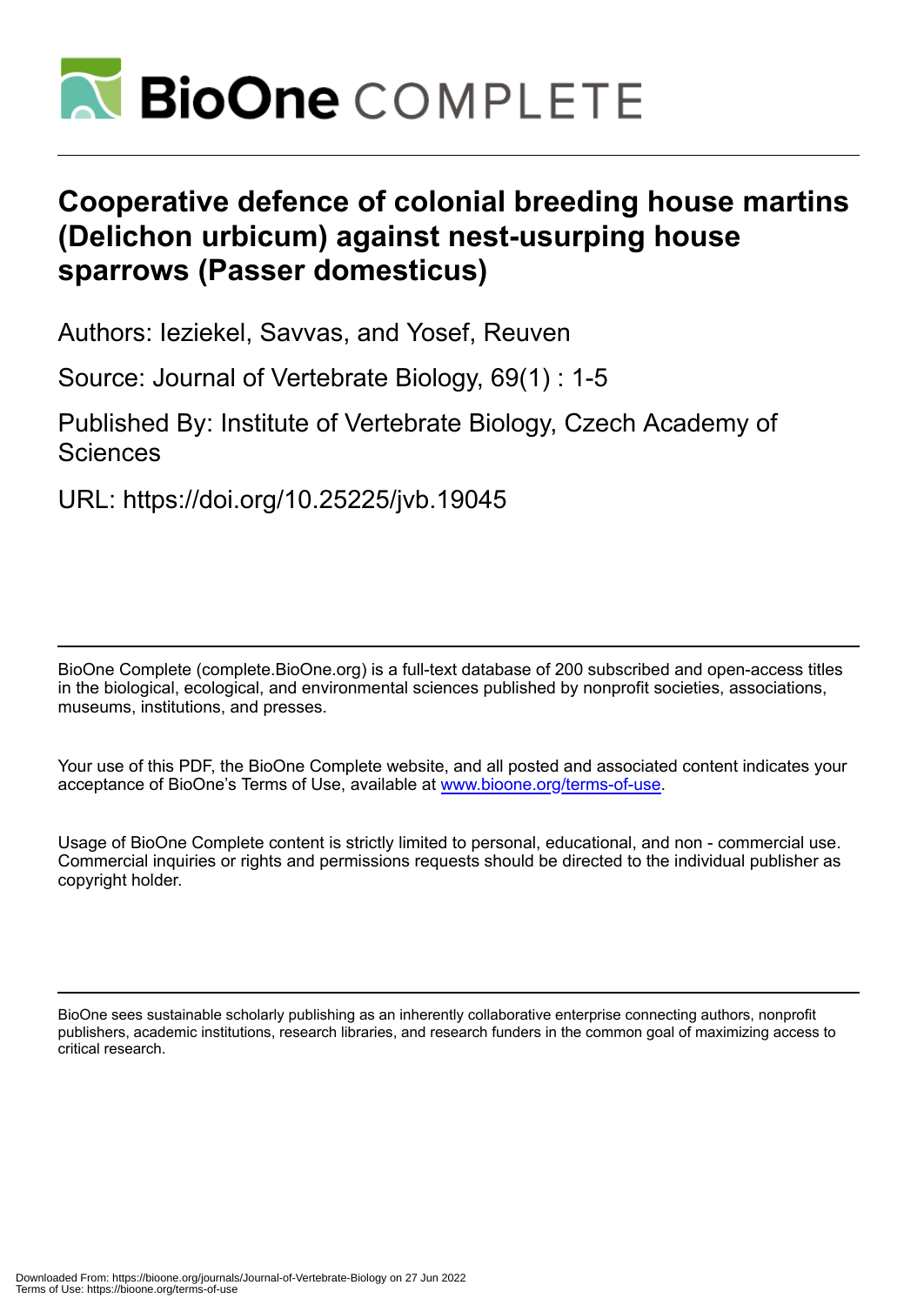<span id="page-1-0"></span>*Journal of* **Vertebrate Biology Open Acces** 

# **Cooperative defence of colonial breeding house martins (***Delichon urbicum***) against nest-usurping house sparrows (***Passer domesticus***)**

Savvas IEZIEKEL $^{\scriptscriptstyle 1}$  and Reuven YOSEF $^{\scriptscriptstyle 2^{\ast}}$ 

*<sup>1</sup> Chief Conservator of Forests, Forestry Department of Cyprus, Ministry of Agriculture, Rural Development and Environment, 26 Louki Akrita, Nicosia 1414, Cyprus; e-mail: [iezekiel@cytanet.com.cy](mailto:iezekiel@cytanet.com.cy)*

*<sup>2</sup> Ben-Gurion University of the Negev – Eilat Campus, P.O. Box 272, Eilat 88106, Israel; e-mail: ryosef60@gmail.com*

 Received 30 September 2019; Accepted 12 December 2019; Published online 6 February 2020

**Abstract.** The usurpation of house martin nests by house sparrows has previously been reported. However, our study demonstrates how neighbouring house martins cooperatively defended against nest-usurping attempts by house sparrows. House martins collectively helped a conspecific pair build their nest at a much faster pace than would be possible for the breeding pair alone, within several hours as compared to a couple of days, in order to overcome the continued attempts of house sparrows to usurp the partially built nest. In our study, between the two breeding seasons of 2018 and 2019, the number of breeding house martins at the study site decreased by almost 63% while in contrast the number of house sparrow breeding pairs increased almost sixfold. The number of usurped nests by house sparrows was comparatively higher in 2019 as compared to 2018.

**Key words:** Cyprus, colonial defence, nest construction

### Introduction

Resource defence is essential to ensure the persistence of any given organism. Critical resources differ among species and their specific requirements. Nest sites can often be a limiting factor (cf. Newton 1998, Yosef et al. 2016). In some species nest defence may be limited to the breeding pair (e.g. *Passer domesticus*, Reyer et al. 1998), or it can be colonial whereby neighbouring individuals participate in defending against an intruder (e.g. *Circus pygargus*, Arroyo et al. 2001), or it can be regional and encompassing whole neighbourhoods and the nests of neighbouring conspecifics (e.g. *Corvus splendens*, Yosef R., pers. observ.).

The house martin (*Delichon urbicum*) is a common breeding species with a breeding distribution across Eurasia and Africa (Birdlife International 2012). Although it breeds on cliff faces, rocky clefts and other high places, it now largely uses human-built structures such as bridges and buildings (Turner & Rose 1989). The nest is a closed cup fixed below a suitable overhang, with a narrow opening at the top (McNeil & Clark 1977). Both parents participate in nest construction using mud pellets that they collect in their beaks from fresh-water sources (Hansell 1984). The nest is lined with soft materials like grasses, hair or feathers (but see McNeil & Clark 1977).

House sparrows occasionally use house martin nests for breeding/roosting in winter (e.g. Lind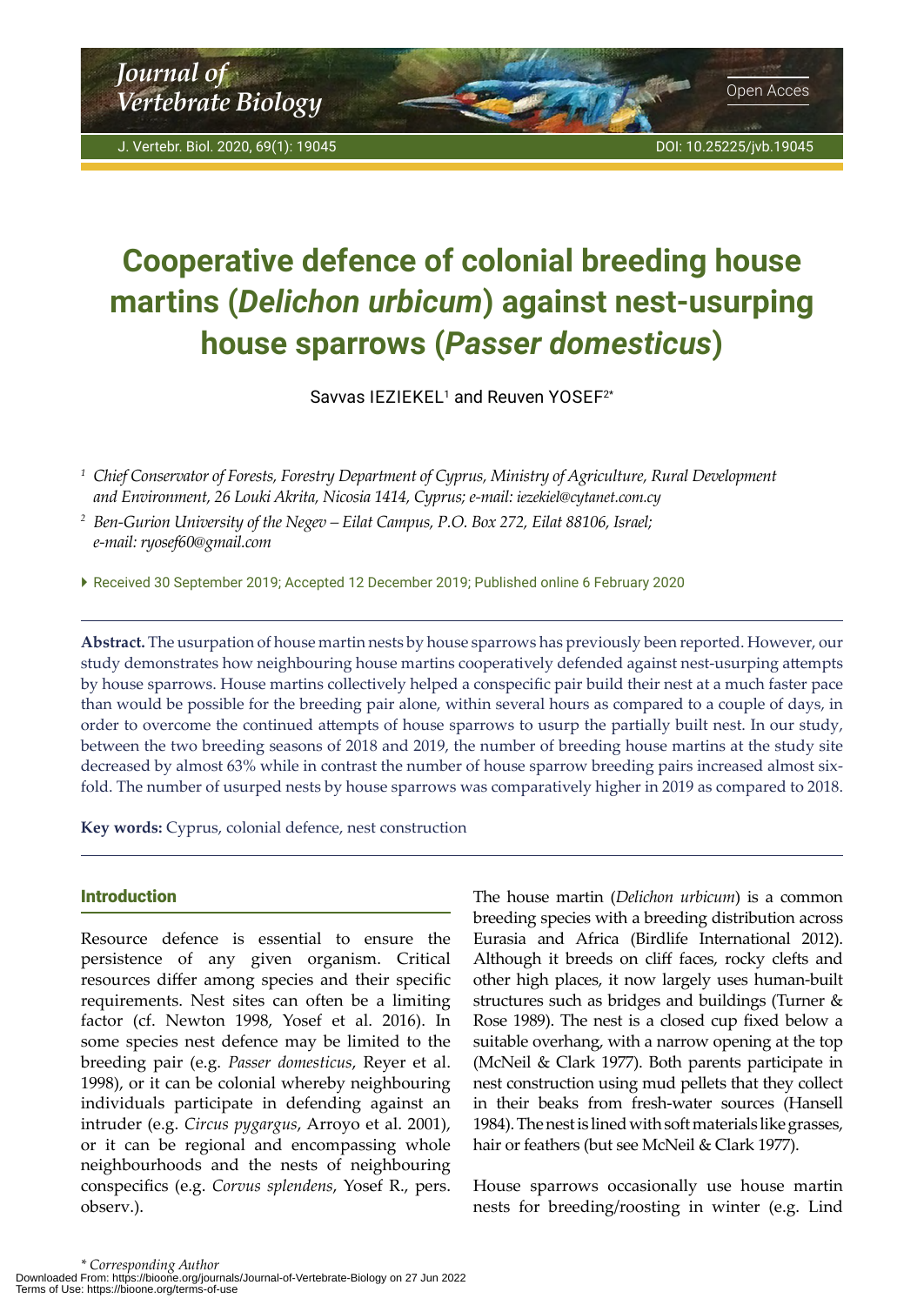1962, Balát 1973, Menzel 1984, Müller 1987). The entrance of completed house martin nests is too narrow for the more robust house sparrows (Turner & Rose 1989). However, house sparrow have learnt that if they disrupt the building of a nest by house martins when the cup has been completed, but before it is closed off completely, they can nest in it (McNeil & Clark 1977). This outcome can be achieved by attacking and driving away a house martin pair when they are in the advanced stages of building their nest (Rendell 1945, Lind 1962, Balát 1973).

In March 2018 we observed on two separate occasions in Panagia Village, Cyprus, house sparrows that attempted to usurp the nests of house martins while the latter were building their nest. However, the ensuing response of the house martin pair and other conspecifics in the area appeared to be a form of communal defence that involved completion of building of the nest in just an hour. These observations were unusual in that previous studies have shown that house martins may take between 12-14 days to complete nest building (cf. McNeil & Clark 1977).

#### Material and Methods

Both observations occurred at the 2nd-floor office of SI in the building of the Panagia Forest Station (34.921820° N, 32.632123° E) in March 2018. Colonies of house martins nest regularly outside these windows and under the eaves of the office building. We observed a pair of house sparrow attempting to prevent the continued building of a nest by one of the house martin pairs and the almost immediate reaction of the conspecifics of the colony.



Fig. 1. Male house sparrow (*Passer domesticus*) attempting to usurp the partly-constructed nest of a house martin (*Delichon urbicum*). Note the wet mud on which the sparrow is perched. The colour of the mud at the base of the nest suggests that it is from a previous season.



Fig. 2. A colony of house martins in which house sparrows have succeeded in appropriating nests at the 'cup' stage and successfully laid their own eggs in them (arrows). Completed and occupied house martin nests are evident around these usurped nests.

Upon continued attempts by the house sparrows to take over the partially built nest (Fig. 1), we observed a shift in the behaviour of the house martins. Observations were recorded on a cellular phone as photos and short video-clips.

#### **Results**

We observed two instances wherein a pair of house martins brought mud to the nest in their beaks and intermittently one of them sat inside, we assume, shaping it while still wet. However, when the nest was half built and in the shape of an open cup, a pair of house sparrows tried to usurp the partially built nest by attacking the house martin pair and entering the nest (Fig. 1).

Within a few minutes of harassment by sparrows, the neighbouring conspecifics, who were also building nests in the vicinity of the attacked pair, were observed to help complete the nest in a cooperative manner, in a short time (less than an hour). In addition, the nest structure was also physically guarded from the inside. However, since we were unable to determine the identity of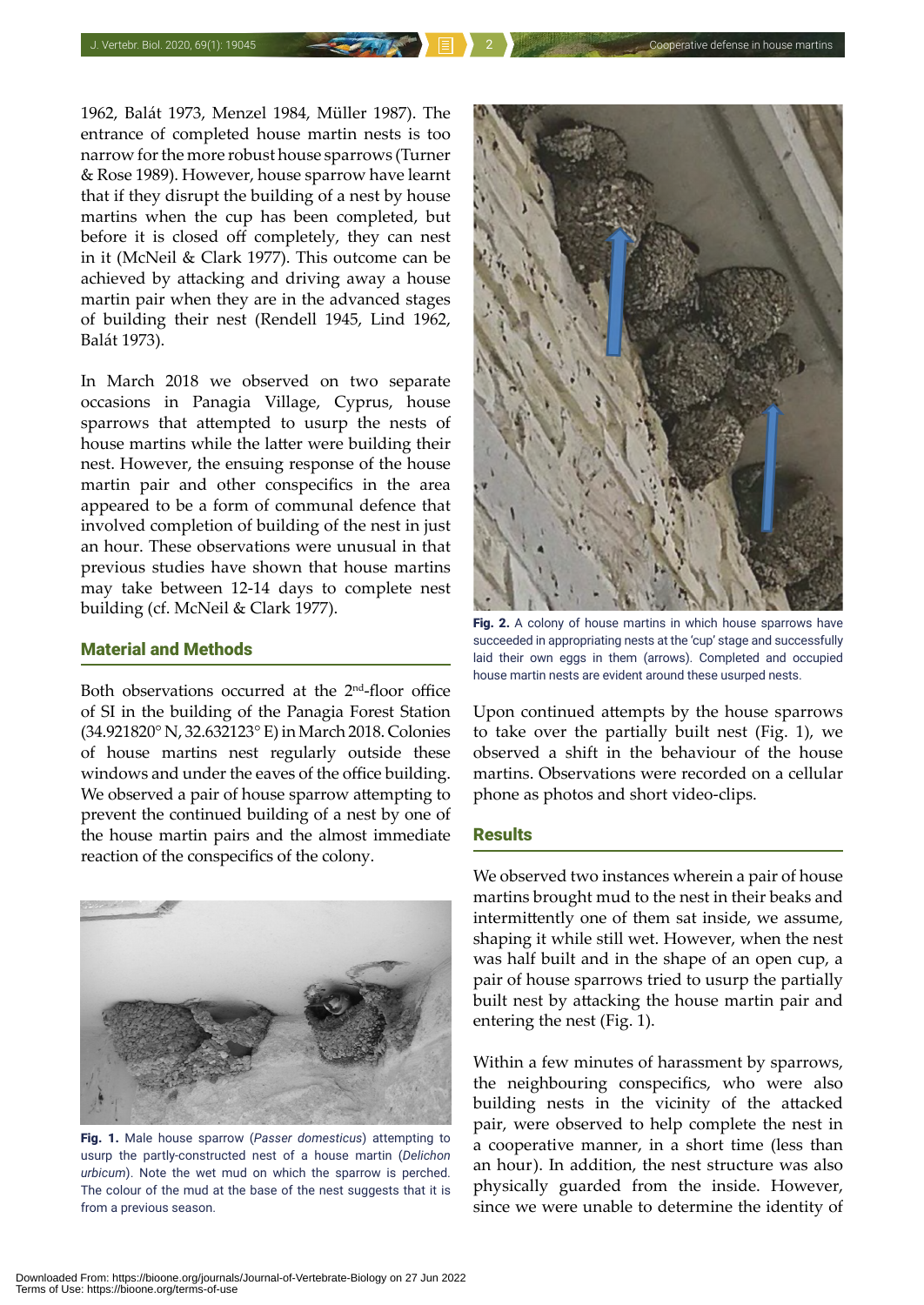the breeding pair from that of the conspecifics, we are uncertain as to which individuals performed guarding from inside the nest. Usually when a pair is building the nest, one of them infrequently sits inside to shape and contour the wet material using their body. When attempts were made by sparrows to usurp the partially built cup, we observed both individuals present in the nest thereby preventing the sparrows from entering it. They would only change places with conspecifics. At the same site, we observed the attempts of undisturbed pairs ( $N = 13$ ) and noted that it would take up to two days to complete nest building to a similar stage. In comparison, in the two instances on which we observed, and partially filmed, these interactions, the nests were completed within 40 minutes. Although the observed birds were not ringed for individual identification, we succeeded in identifying that in addition to the breeding pair, seven and nine conspecifics participated in the events in which the sparrows were repelled and nest building quickly completed. In comparison, McNeil & Clark (1977) reported that it took 12- 14 days for a house martin pair to complete the building of their nest.

Subsequently we looked at other colonies in Panagia on four buildings (Forest Station, church, Community Office, coffee shop), and were able to discern the house martin nests in a colony and those that were usurped by sparrows for breeding (Fig. 2). Although unable to identify old from new nests in these other colonies, we found that out of a total of 1637 house martin nests in three separate colonies, there were a total of 22 (1.3%) house sparrow usurped nests that had the characteristic open cup (Fig. 2). In a survey conducted in spring 2019 in the same colonies, we found 601 occupied nests. Of these, 478 were by house martins that successfully fledged young, however, the number of nests destroyed or occupied by house sparrows had increased to 123 (20.5%).

#### **Discussion**

Most reproductive studies evaluate breeding success based on either clutch size or fledging success (e.g. Halfwerk et al. 2011). However, few studies show how detrimental the initial stages of nest building can be to a colony if another species learns to usurp the nests thereby dissuading or preventing the host species from nesting (cf. Yosef et al. 2016). This effect is especially critical at the nest-building stage when the breeding pair has

the option to move to an alternate site. Although this alternative may have a lower energetic cost in comparison to the later stages of the breeding cycle, the breeding pair incurs a temporal cost in the form of loss of time invested up to that stage of the breeding season. Nest usurpation also disrupts the species-coherence of a colony, which could be of importance in a gregarious species. House martins have also been shown to be sensitive to human attention (Wojciechowski & Yosef 2011).

In our study, between the two breeding seasons of 2018 and 2019, the number of breeding house martins at the four study sites decreased by almost 63%. Over the same period the number of house sparrow breeding pairs increased almost six-fold. This finding corresponds with Lind (1962) who claimed that house sparrows caused the majority of nest losses by house martins in Finland. Further, Schuster et al. (1983) reported that 5.7% of house martin nests were typically occupied by house sparrows, but in 1975 this increased to ca. 13% following a bad year for hirundine species. Müller (1987) and Piskorska (1992) reported that as many as 40% of house martin nests were taken over by house sparrows. Additional studies have also shown sparrows usurping house martins in order to breed in an otherwise inaccessible habitat (Indykiewicz 1991), and is reported from several countries (cf. Czech Republic – Balát 1973, Bulgaria – Nankinov 1984, Turkey – Sahin 1996, Poland – Ptaszyk 2001). Our results are similar to those of Yosef et al. (2016) who demonstrated how the invasive rose-ringed parakeet (*Psittacula krameri*) negatively affected the breeding of indigenous Eurasian hoopoe (*Upupa epops*) by temporal and physical challenges. The parakeets started breeding before the hoopoe population, such that all cavities from previous years were occupied by parakeets, or by parakeets evicting breeding pairs of hoopoes from cavities. Unfortunately, no previous studies of house martins losing nests to house sparrows reported the rate of usurpation or nest occupation by house sparrows in subsequent years. These data would allow us to infer the longer-term effects of this behaviour on house martin colonies. It has been observed that this phenomenon of nestusurpation by house sparrows has forced house martins to change the location of their nests from external to internal walls of human habitations (Balát 1973, Tryjanowski & Kuczynski 1999); which was attributed to an evolving synanthropy between the two species. The same has also been reported by Weber (1973) and Maréchal (1986).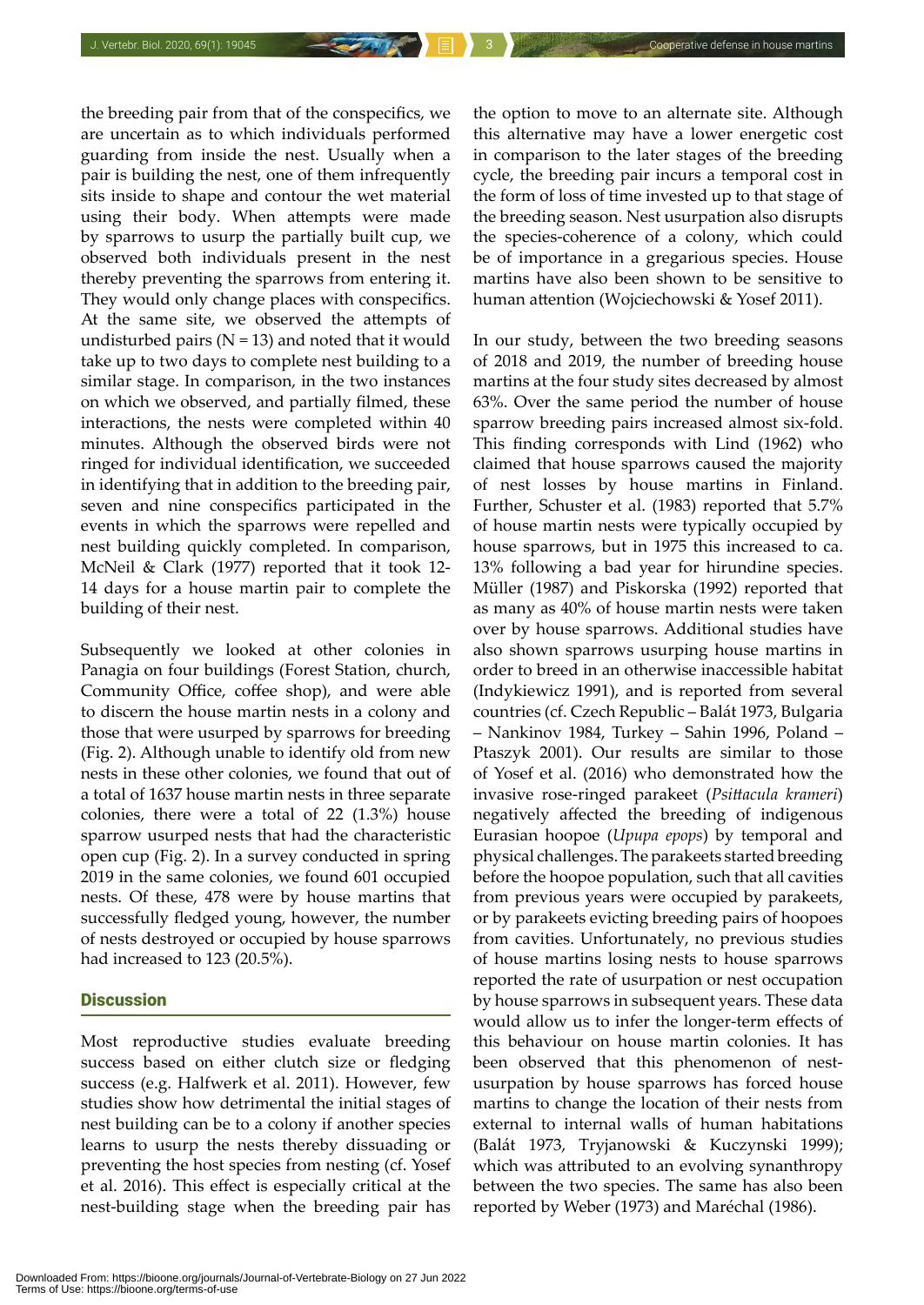Also of note is the change in nest building behaviour by house martins in response to an attempted nest appropriation by house sparrows. McNeil & Clark (1977) found that the shape of each mouthful of mud resembled an oblate spheroid with an average volume of about 210 mm<sup>3</sup>. They further established that the wall of the nest varied from four mouthfuls thick at the base, to two mouthfuls at the top and was estimated to contain  $540,000$  mm<sup>3</sup> of mud, representing approximately 2575 mouthfuls. However, in cases where sparrows displaced house martins, eliminating their eggs and young, the house martins constructed a thin-walled replacement nest, built in about one day. In our study this appears to have developed into a colonial strategy wherein while the breeding pair fends off the sparrows, they are assisted by neighbouring conspecifics. These conspecifics complete a nest that is thin-walled but has an entrance that is too small for house sparrows to enter. McNeil & Clark (1977) found that replacement nests were only one mouthful thick and the volume of mud used only about half that in a normal nest. It will be of interest in future studies to measure nest wall thickness, and its consequences, to further understand the cost to house martins of rapid nest completion in response to house sparrows. Hansell (1984) described house martin nest building in detail, from the collection of mud to applying it at the nest. He found that house martins first collect mud from the edges of the pond, and then scoop softer mud onto the top of the beak. At the nest the bird presses the mud onto the nest rim and agitates it with a vibrating movement such that the soft mud comes into contact with the nest rim first and forms a weld between the nest and the newly added dry mud. Hansell (1984) believed that the rapid vibration takes advantage of the thixotropic properties of the mud which results in it becoming temporarily liquid on agitation.

The apparently altruistic behaviour of neighbouring house martins to conspecifics facing the threat of nest usurpation requires explanation. The adaptive value of this behaviour is not evident, but we assume that it represents a form of evolved communal defensive behaviour in house martins. For colonies to remain cohesive, it may be adaptive for the entire colony to prevent invaders from successfully establishing. Future studies should clarify genetic relatedness among neighbouring conspecifics to establish whether co-operating individuals are closely related. The situation wherein avian young of previous broods or seasons help their parents in subsequent breeding attempts is well recognised (Fry 1977). Turner & Rose (1989) showed that male house martins display greater levels of nest and location fidelity than females.

The phenomenon described in this study was reported by Konstantinou (2015) for Cyprus, who noted that house sparrows frequently attempt to take over house martin nests during construction, with house martins rebuilding elsewhere if sparrows were successful. Our study is the first to demonstrate how neighbouring house martins can cooperatively defend against house sparrows by assisting conspecific pairs in building their nest at a faster rate than would be possible for the breeding pair alone. Future studies should focus on social inter- and intra-specific interactions, specifically (1) how colonial defence has evolved in this population of house martins; (2) whether this behaviour occurs in other colonies of house martins; (3) whether house martins express site-specific strategies to overcome nest usurpers; (4) whether house martin breeding success is affected by rapidly-built thinwalled nests; (5) whether 'altruistic' conspecifics are related to the affected pair.

#### Acknowledgements

*We thank the editor and an anonymous reviewer for considerably improving an earlier draft of this manuscript. S. Ieziekel and R. Yosef observed and designed the study, data collection, R. Yosef wrote the draft, and R. Yosef and S. Ieziekel agreed upon the final submission.*